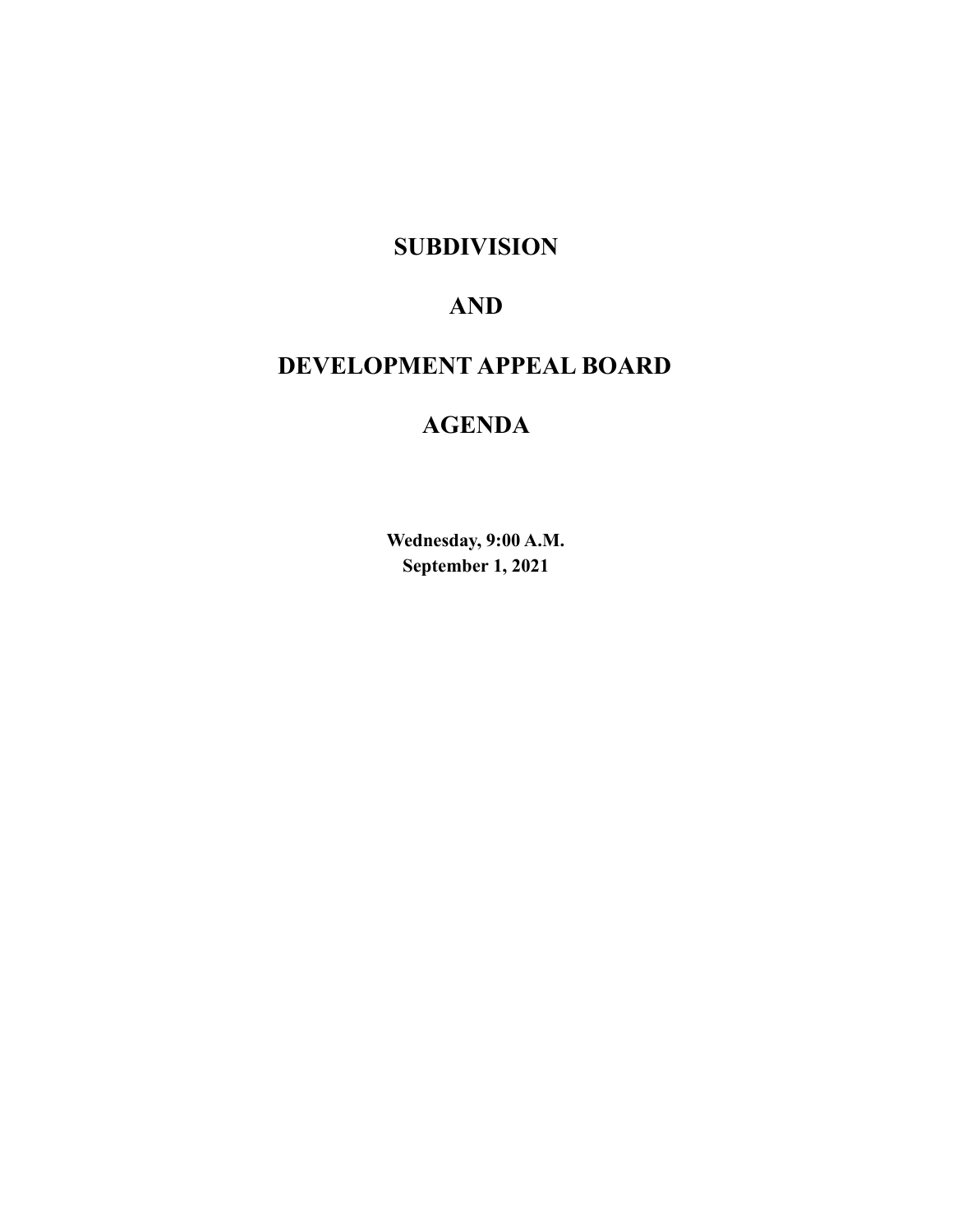|   | NOTE:      |               | Unless otherwise stated, all references to "Section numbers" in this Agenda<br>refer to the authority under the Edmonton Zoning Bylaw 12800.                    |
|---|------------|---------------|-----------------------------------------------------------------------------------------------------------------------------------------------------------------|
|   |            |               | 9333 - 148 Street NW<br>Project No.: 389495731-002                                                                                                              |
|   |            |               | To construct a Single Detached House with<br>Unenclosed Front Porch, front balcony, electric<br>fireplace, and to develop a Secondary Suite in the<br>Basement. |
| H | 10:30 A.M. | SDAB-D-21-141 |                                                                                                                                                                 |
|   |            |               | 12011 - 21 Avenue SW<br>Project No.: 397979517-002                                                                                                              |
|   |            |               | To construct a Driveway and parking pad in the<br>Front Yard of a vacant Lot                                                                                    |
| I | 9:00 A.M.  | SDAB-D-21-140 |                                                                                                                                                                 |
|   |            |               |                                                                                                                                                                 |

## **SUBDIVISION AND DEVELOPMENT APPEAL BOARD**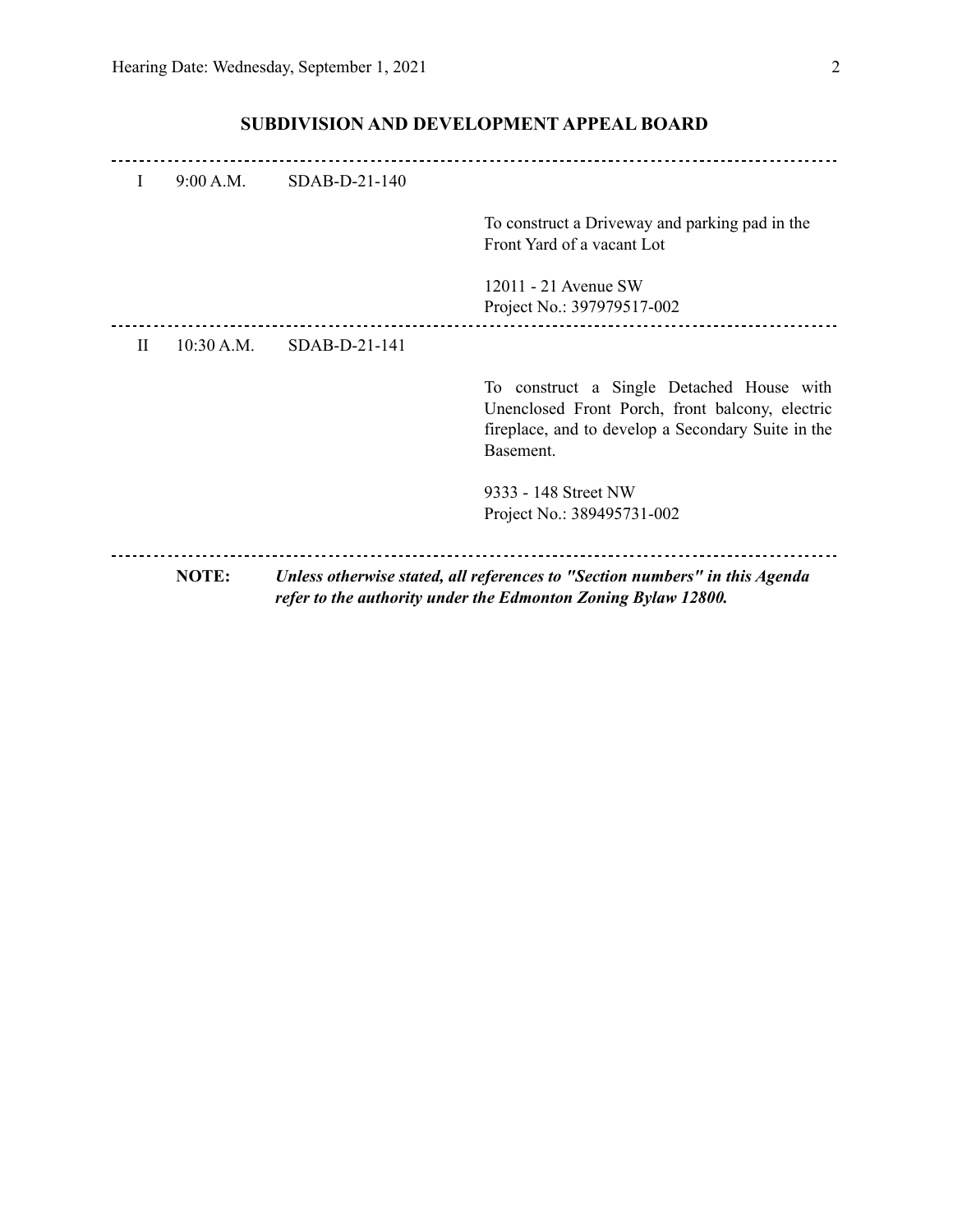#### **ITEM I: 9:00 A.M. FILE: SDAB-D-21-140**

| AN APPEAL FROM THE DECISION OF THE DEVELOPMENT OFFICER |                                                                           |  |  |  |
|--------------------------------------------------------|---------------------------------------------------------------------------|--|--|--|
| <b>APPELLANT:</b>                                      |                                                                           |  |  |  |
| <b>APPLICATION NO.:</b>                                | 397979517-002                                                             |  |  |  |
| <b>APPLICATION TO:</b>                                 | Construct a Driveway and parking pad in the Front Yard<br>of a vacant Lot |  |  |  |
| <b>DECISION OF THE</b><br>DEVELOPMENT AUTHORITY:       | Refused                                                                   |  |  |  |
| <b>DECISION DATE:</b>                                  | July 20, 2021                                                             |  |  |  |
| <b>DATE OF APPEAL:</b>                                 | August 6, 2021                                                            |  |  |  |
| MUNICIPAL DESCRIPTION<br>OF SUBJECT PROPERTY:          | 12011 - 21 Avenue SW                                                      |  |  |  |
| <b>LEGAL DESCRIPTION:</b>                              | Plan 0620255 Blk 15 Lot 36                                                |  |  |  |
| ZONE:                                                  | (RSL) Residential Small Lot Zone                                          |  |  |  |
| <b>OVERLAY:</b>                                        | N/A                                                                       |  |  |  |
| <b>STATUTORY PLAN:</b>                                 | Rutherford Neighbourhood Area Structure Plan                              |  |  |  |
| <b>Grounds for Appeal</b>                              |                                                                           |  |  |  |
|                                                        |                                                                           |  |  |  |

The Appellant provided the following reasons for appealing the decision of the Development Authority:

> The proposed plan is to construct a driveway and parking area on a surface lot I have purchased that is adjacent to my principal residence. The purpose is to provide a Hardsurface for activities for my children, like basketball and chalk drawing, and to park my own personal vehicles. The Parking Area would located behind a fence surrounding the land and would not be visible from the street.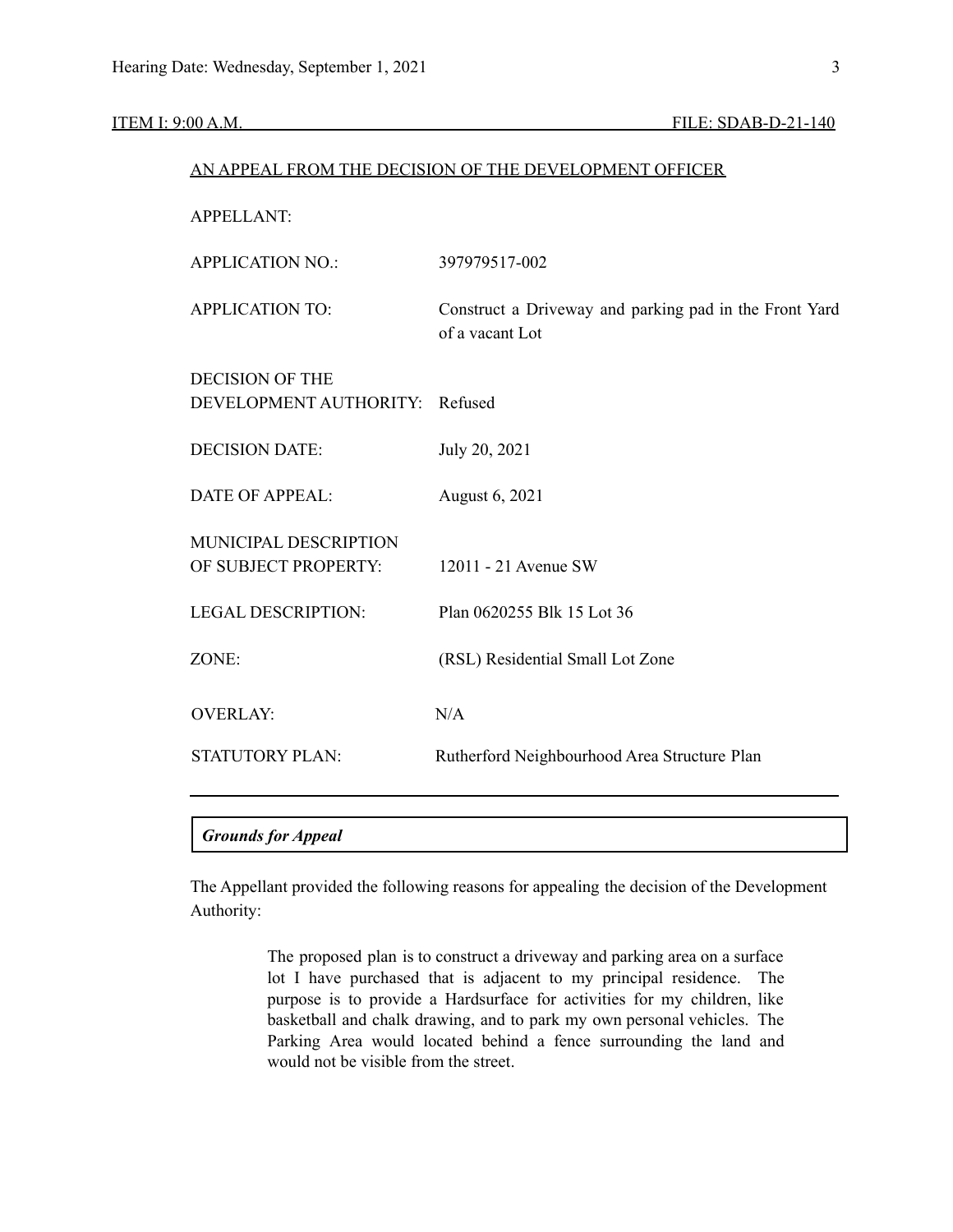I disagree with the Development Authority regarding the permitted use. They state that vehicle parking is not a permitted use in a RSL zone. However, the lot is an RSL zone in which a front driveway and parking area is part of the permitted use.

The Development Authority states that a parking area cannot be built as it would be an Accessory Use without a physical Principal Use. However, the bylaw language for the definition of a Use does not require a physical manifestation and allows a Use to describe the purpose for which the land was intended, in this case, a RSL single detached home with a front driveway and parking area/garage.

Bylaw Definition of Use:

Use means the purposes or activities for which a piece of land or its buildings are designed, arranged, developed, or intended, or for which it is occupied or maintained.

Shortened definition of Use: Use means the purpose for which a piece of land was intended.

A front driveway and parking area would be consistent with the intended Use for this land.

I also feel that construction of a driveway and parking area, of the exact size and location that would have otherwise existed had a house been built on that land, does not materially interfere with or affect the use, enjoyment, or value of neighboring properties. The neighborhood plan has always meant for a driveway to exist in this spot.

Thank you for your consideration!

### *General Matters*

#### **Appeal Information:**

The *Municipal Government Act*, RSA 2000, c M-26 states the following:

#### **Grounds for Appeal**

**685(1)** If a development authority

- (a) fails or refuses to issue a development permit to a person,
- (b) issues a development permit subject to conditions, or
- (c) issues an order under section 645,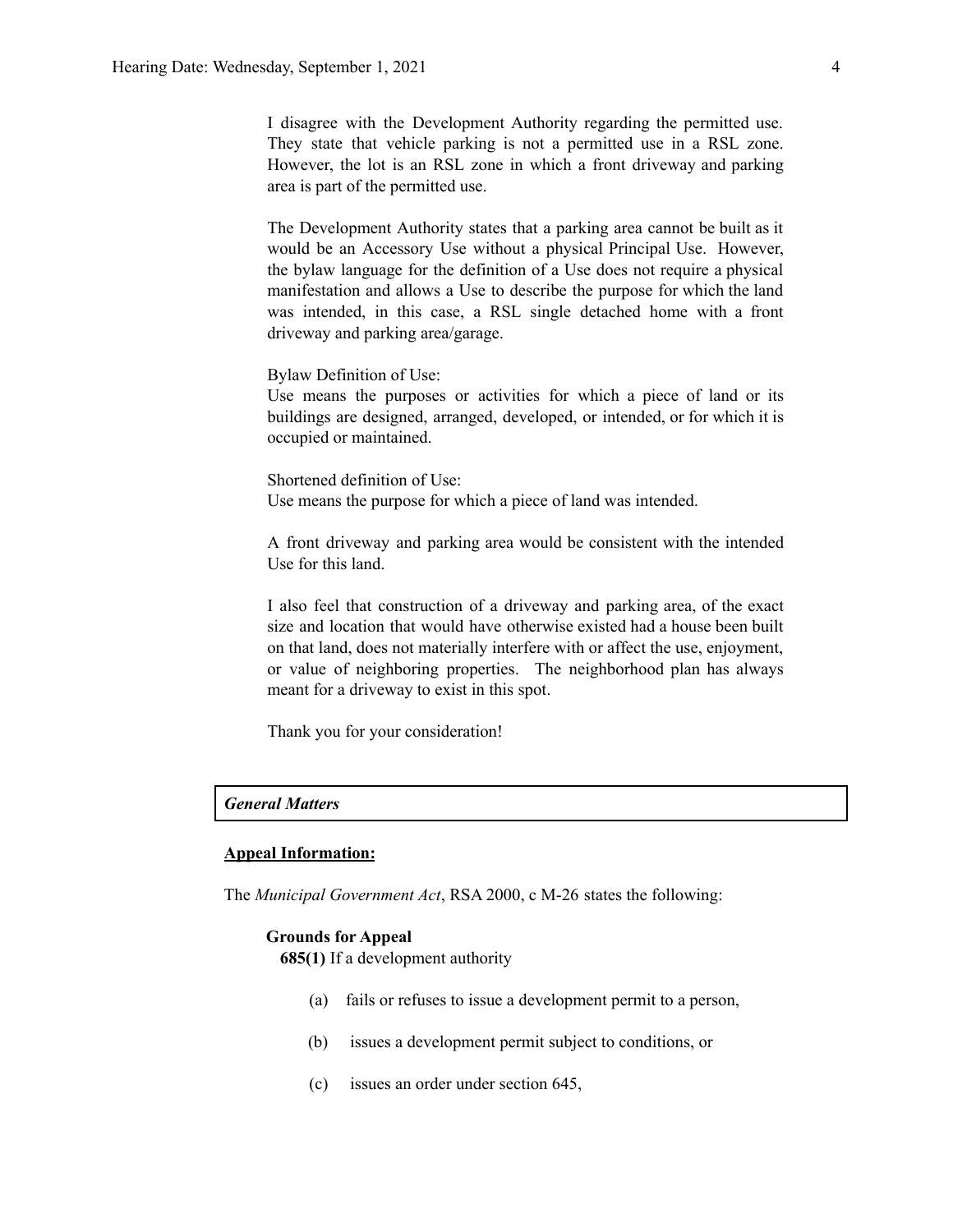the person applying for the permit or affected by the order under section 645 may appeal to the subdivision and development appeal board.

...

**(2)** In addition to an applicant under subsection (1), any person affected by an order, decision or development permit made or issued by a development authority may appeal the decision in accordance with subsection  $(2.1)$ .

#### **Appeals**

**686(1)** A development appeal to a subdivision and development appeal board is commenced by filing a notice of the appeal, containing reasons, with the board,

- (a) in the case of an appeal made by a person referred to in section 685(1)
	- (i) with respect to an application for a development permit,
		- (A) within 21 days after the date on which the written decision is given under section 642, or
		- (B) if no decision is made with respect to the application within the 40-day period, or within any extension of that period under section 684, within 21 days after the date the period or extension expires,
		- or
	- (ii) with respect to an order under section 645, within 21 days after the date on which the order is made, or
- (b) in the case of an appeal made by a person referred to in section 685(2), within 21 days after the date on which the notice of the issuance of the permit was given in accordance with the land use bylaw.

#### **Hearing and Decision**

**687(3)** In determining an appeal, the board hearing the appeal referred to in subsection (1)

…

- (a.1) must comply with the land use policies;
- (a.2) subject to section 638, must comply with any applicable statutory plans;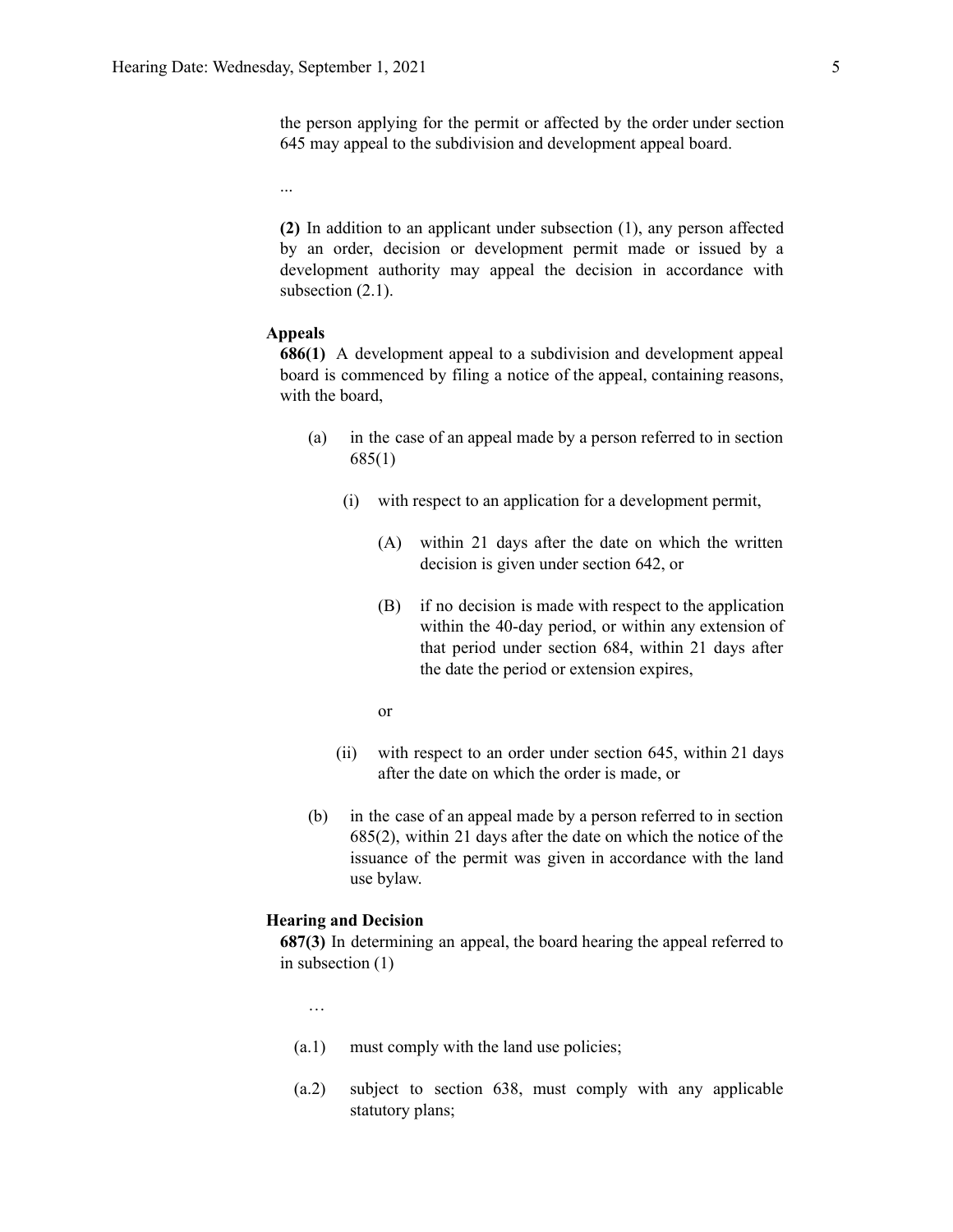- (a.3) subject to clause (a.4) and (d), must comply with any land use bylaw in effect;
- (a.4) must comply with the applicable requirements of the regulations under the *Gaming, Liquor and Cannabis Act* respecting the location of premises described in a cannabis licence and distances between those premises and other premises;
- …
- (c) may confirm, revoke or vary the order, decision or development permit or any condition attached to any of them or make or substitute an order, decision or permit of its own;
- (d) may make an order or decision or issue or confirm the issue of a development permit even though the proposed development does not comply with the land use bylaw if, in its opinion,
	- (i) the proposed development would not
		- (A) unduly interfere with the amenities of the neighbourhood, or
		- (B) materially interfere with or affect the use, enjoyment or value of neighbouring parcels of land,
	- and
	- **(ii) the proposed development conforms with the use prescribed for that land or building in the land use bylaw.**

#### **General Provisions from the** *Edmonton Zoning Bylaw:*

**Vehicle Parking** is **neither** a Permitted Use **nor** a Discretionary Use in the **(RSL) Residential Small Lot Zone**, pursuant to sections 115.2 and 115.3 respectively.

Under section 7.40(50), **Vehicle Parking** means "development that designates a Parking Area for automobiles."

Section 50.1(1) states "A Use shall be Accessory to a Permitted or Discretionary Use which is a principal Use on the Site, if such Use complies with the definition of Accessory in this Bylaw."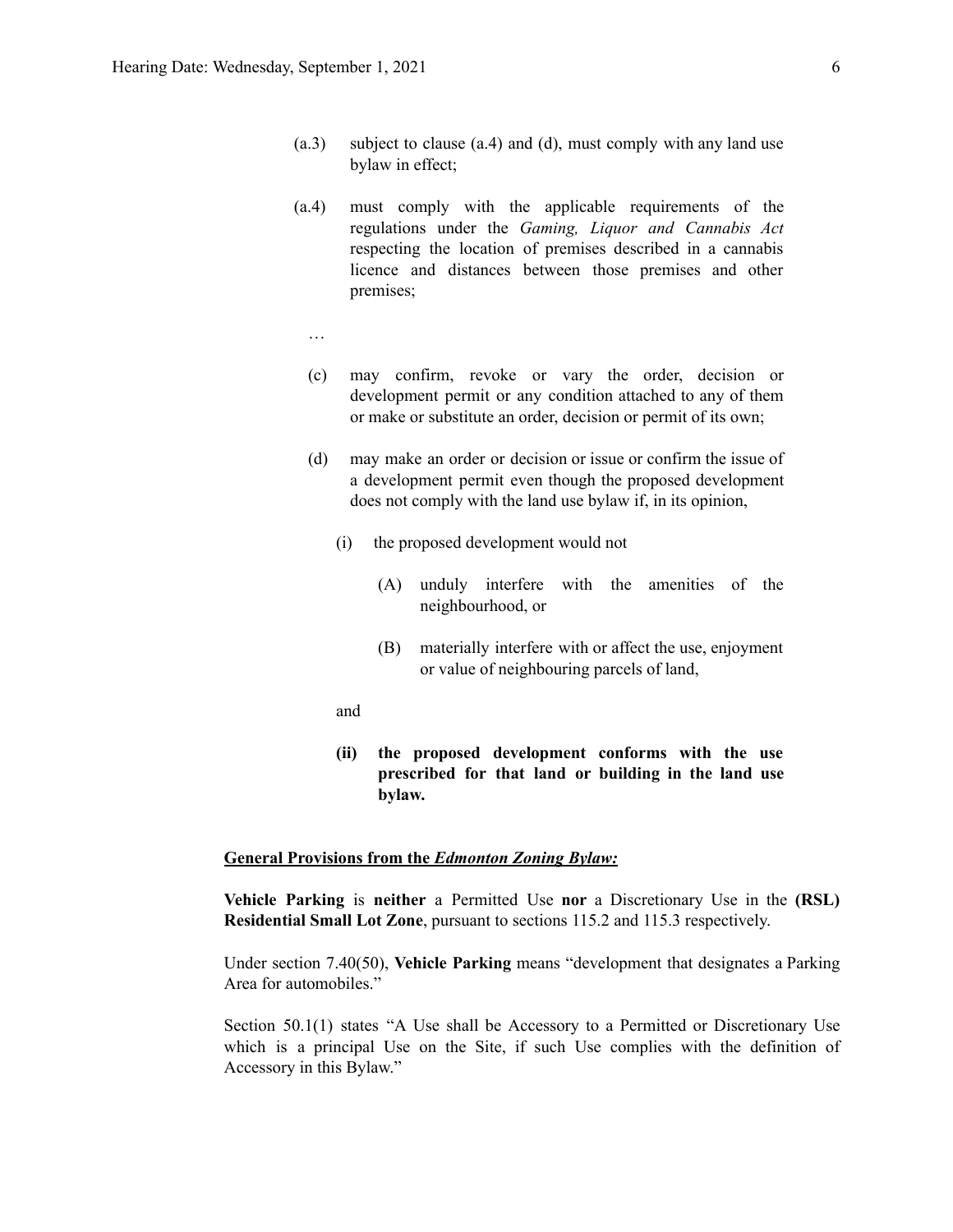Under section 6.1, **Accessory** means "when used to describe a Use or building, a Use or building naturally or normally incidental, subordinate, and devoted to the principal Use or building, and located on the same lot or Site."

Under section 6.1, **Use** means "the purposes or activities for which a piece of land or its buildings are designed, arranged, developed or intended, or for which it is occupied or maintained."

Under section 6.1, **Driveway** means "an area that provides access for vehicles from a public or private roadway to a Garage or Parking Area and does not include a Walkway."

Under section 6.1, **Parking Area** means "an area that is used for the parking of vehicles. A Parking Area is comprised of one or more parking spaces, and includes a parking pad, but does not include a Driveway."

Under section 6.1, **Front Yard** means:

the portion of a Site abutting the Front Lot Line extending across the full width of the Site, situated between the Front Lot Line and the nearest wall of the principal building, not including projections.



Section 115.1 states that the **General Purpose** of the **(RSL) Residential Small Lot Zone** is:

to provide for smaller lot Single Detached Housing with attached Garages in a suburban setting that provides the opportunity for the more efficient utilization of undeveloped suburban areas and includes the opportunity for Secondary Suites and Garden Suites.

#### *Use*

#### **Development Officer's Determination**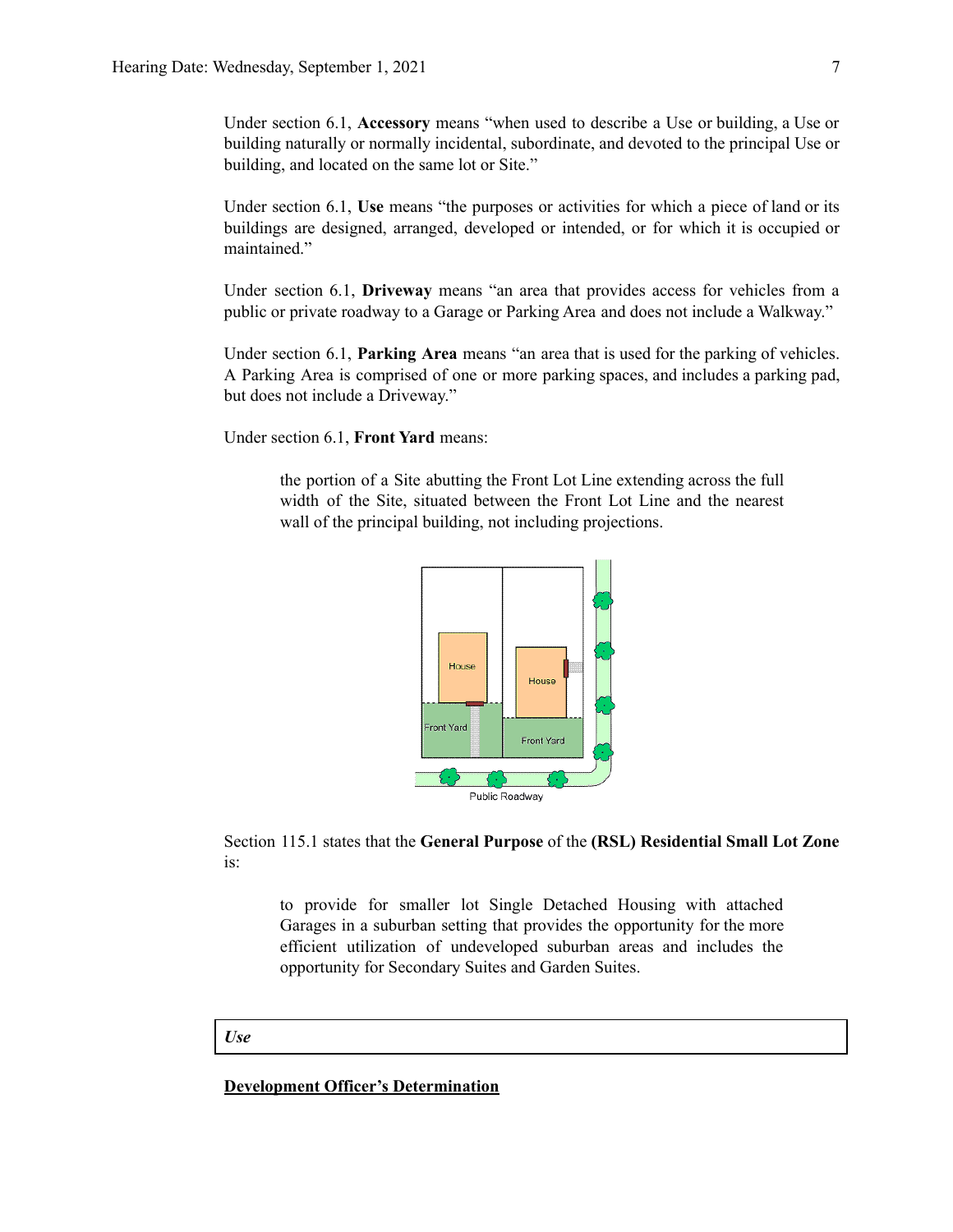**1. The proposed plan is to construct a driveway and parking pad (Surface Parking Lot for Vehicle Parking) in the Front Yard of a vacant Lot where no principal building exists. The parking is therefore not an Accessory Use. It is Vehicle Parking. Vehicle Parking is neither a permitted Use nor Discretionary Use in RSL Zone (ref. Section 7.4.50, Section 115.2 and Section 115.3)**

[unedited]

#### *Surface Parking Lot*

Section 54.8(2)(b) states "A Surface Parking Lot shall be fully associated with the principal Use where the principal Use is Single Detached Housing, Duplex Housing or Semi-Detached Housing."

#### **Development Officer's Determination**

**A Surface Parking Lot not fully associated with the principal Use where the principal Use is Single Detached Housing, Duplex Housing or Semi-Detached Housing is not allowed in RLS Zone. (ref. Section 54.8.2.b, and Section 54.8.2.b)**

[unedited]

Notice to Applicant/Appellant

**\_\_\_\_\_\_\_\_\_\_\_\_\_\_\_\_\_\_\_\_\_\_\_\_\_\_\_\_\_\_\_\_\_\_\_\_\_\_\_\_\_\_\_\_\_\_\_\_\_\_\_\_\_\_\_\_\_\_\_\_\_\_\_\_\_\_\_\_\_\_\_\_\_\_\_**

Provincial legislation requires that the Subdivision and Development Appeal Board issue its official decision in writing within fifteen days of the conclusion of the hearing.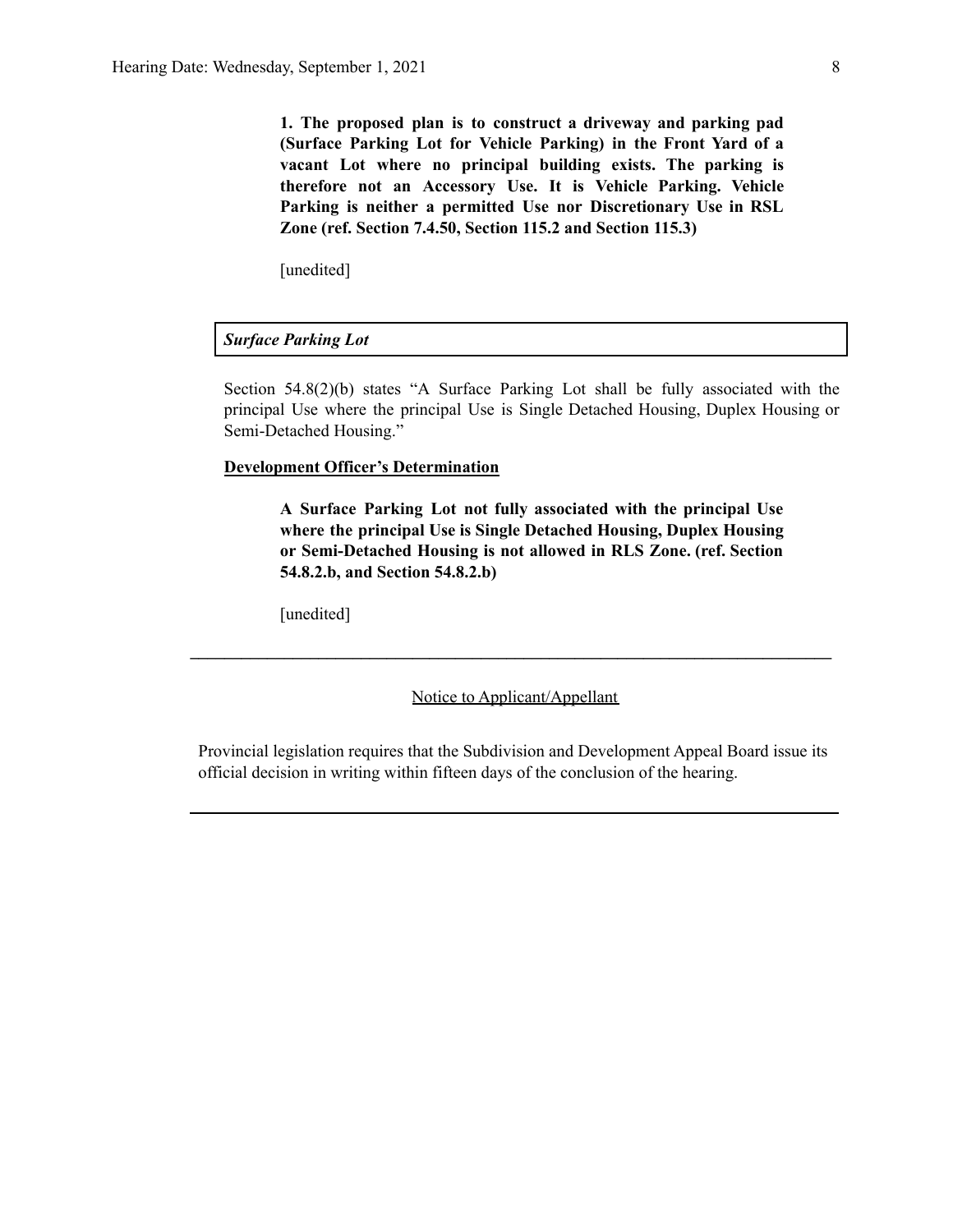| Project Number: 397979517-002<br><b>Application Date:</b><br>JUN 01, 2021<br>Printed:<br>July 20, 2021 at 5:08 PM<br><b>Edmonton</b><br><b>Application for</b><br>Page:<br>$1$ of $1$<br><b>Driveway Extension Permit</b><br>This document is a Development Permit Decision for the development application described below.                                                                                                                                                                                                                                                                                                                                                                                                                                                                                                                                                                                                                                                                                                                                                          |                                                     |                                            |                              |                                                                             |  |  |
|---------------------------------------------------------------------------------------------------------------------------------------------------------------------------------------------------------------------------------------------------------------------------------------------------------------------------------------------------------------------------------------------------------------------------------------------------------------------------------------------------------------------------------------------------------------------------------------------------------------------------------------------------------------------------------------------------------------------------------------------------------------------------------------------------------------------------------------------------------------------------------------------------------------------------------------------------------------------------------------------------------------------------------------------------------------------------------------|-----------------------------------------------------|--------------------------------------------|------------------------------|-----------------------------------------------------------------------------|--|--|
| <b>Applicant</b>                                                                                                                                                                                                                                                                                                                                                                                                                                                                                                                                                                                                                                                                                                                                                                                                                                                                                                                                                                                                                                                                      |                                                     |                                            | 12011 - 21 AVENUE SW         | Property Address(es) and Legal Description(s)<br>Plan 0620255 Blk 15 Lot 36 |  |  |
| <b>Scope of Application</b><br>To construct a Driveway and parking pad in the Front Yard of a vacant Lot.<br><b>Permit Details</b>                                                                                                                                                                                                                                                                                                                                                                                                                                                                                                                                                                                                                                                                                                                                                                                                                                                                                                                                                    |                                                     |                                            |                              |                                                                             |  |  |
| Class Of Permit: Class A<br>Stat. Plan Overlay/Annex Area: (none)                                                                                                                                                                                                                                                                                                                                                                                                                                                                                                                                                                                                                                                                                                                                                                                                                                                                                                                                                                                                                     |                                                     |                                            | Site Area (sq. m.): 387.07   |                                                                             |  |  |
| <b>Development Application Decision</b><br>Refined<br>Issue Date: Jul 20, 2021 Development Authority: TESSERA, HERAN<br><b>Reason for Refusal</b><br>1. The proposed plan is to construct a driveway and parking pad (Surface Parking Lot for Vehicle Parking) in the Front Yard of a<br>vacant Lot where no principal building exists. The parking is therefore not an Accessory Use. It is Vehicle Parking, Vehicle Parking<br>is neither a permitted Use nor Discretionary Use in RSL Zone (ref. Section 7.4.50, Section 115.2 and Section 115.3)<br>A Surface Parking Lot not fully associated with the principal Use where the principal Use is Single Detached Housing, Duplex<br>Housing or Semi-Detached Housing is not allowed in RLS Zone. (ref. Section 54.8.2.b, and Section 54.8.2.b)<br><b>Rights of Appeal</b><br>The Applicant has the right of appeal to the Subdivision and Development Appeal Board (SDAB) within 21 days after the date on<br>which the decision is made as outlined in Chapter M-26,<br>Section 683 through 689 of the Municipal Government Act. |                                                     |                                            |                              |                                                                             |  |  |
| <b>Building Permit Decision</b><br>No decision has yet been made.                                                                                                                                                                                                                                                                                                                                                                                                                                                                                                                                                                                                                                                                                                                                                                                                                                                                                                                                                                                                                     |                                                     |                                            |                              |                                                                             |  |  |
| Fees<br>Development Application Fee<br><b>Total GST Amount:</b><br>Totals for Permit:                                                                                                                                                                                                                                                                                                                                                                                                                                                                                                                                                                                                                                                                                                                                                                                                                                                                                                                                                                                                 | <b>Fee Amount</b><br>\$176.00<br>\$0.00<br>\$176.00 | <b>Amount Paid</b><br>\$176.00<br>\$176.00 | Receipt #<br>10651809314J001 | <b>Date Paid</b><br>Jun 01, 2021                                            |  |  |
| <b>THIS IS NOT A PERMIT</b>                                                                                                                                                                                                                                                                                                                                                                                                                                                                                                                                                                                                                                                                                                                                                                                                                                                                                                                                                                                                                                                           |                                                     |                                            |                              |                                                                             |  |  |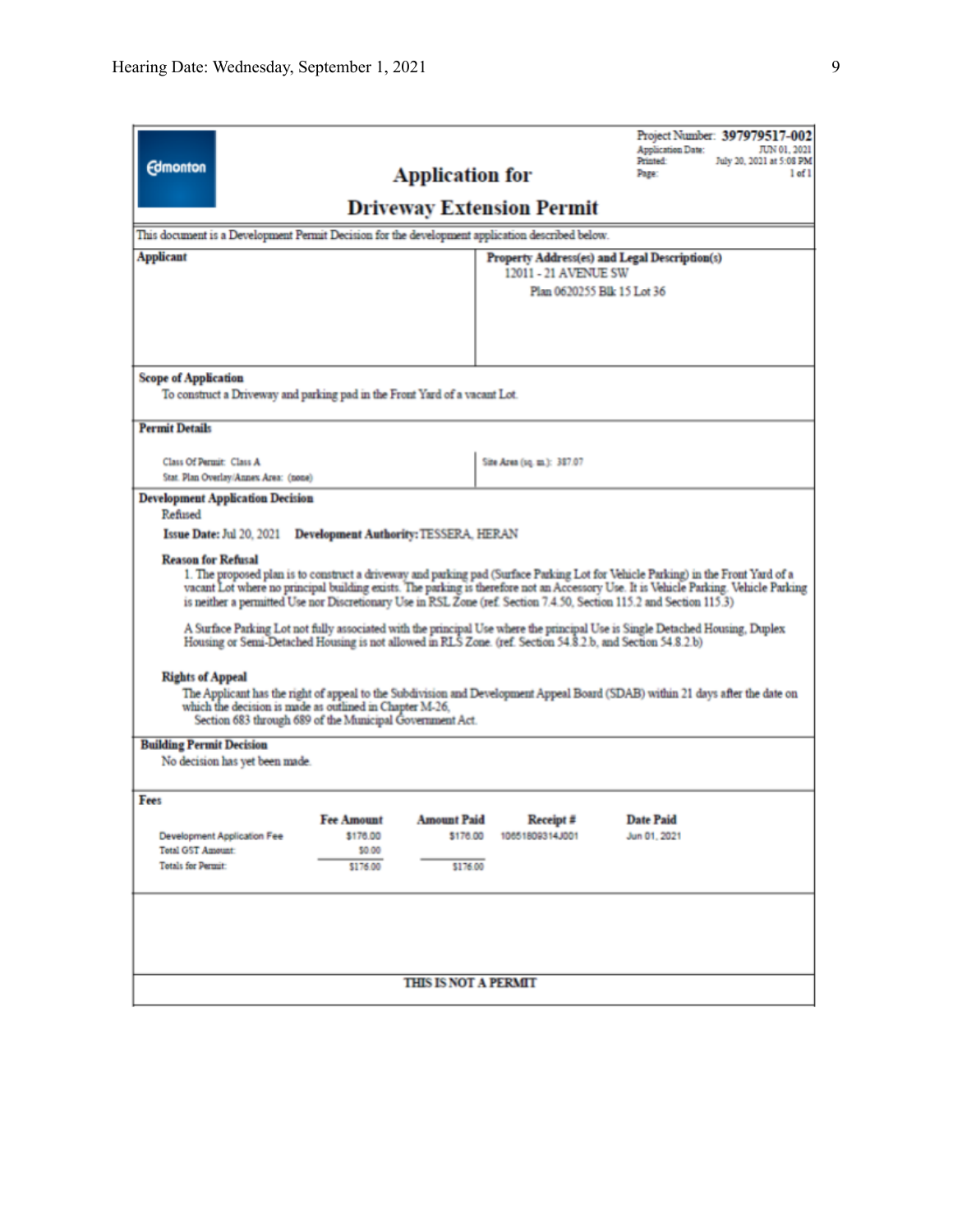

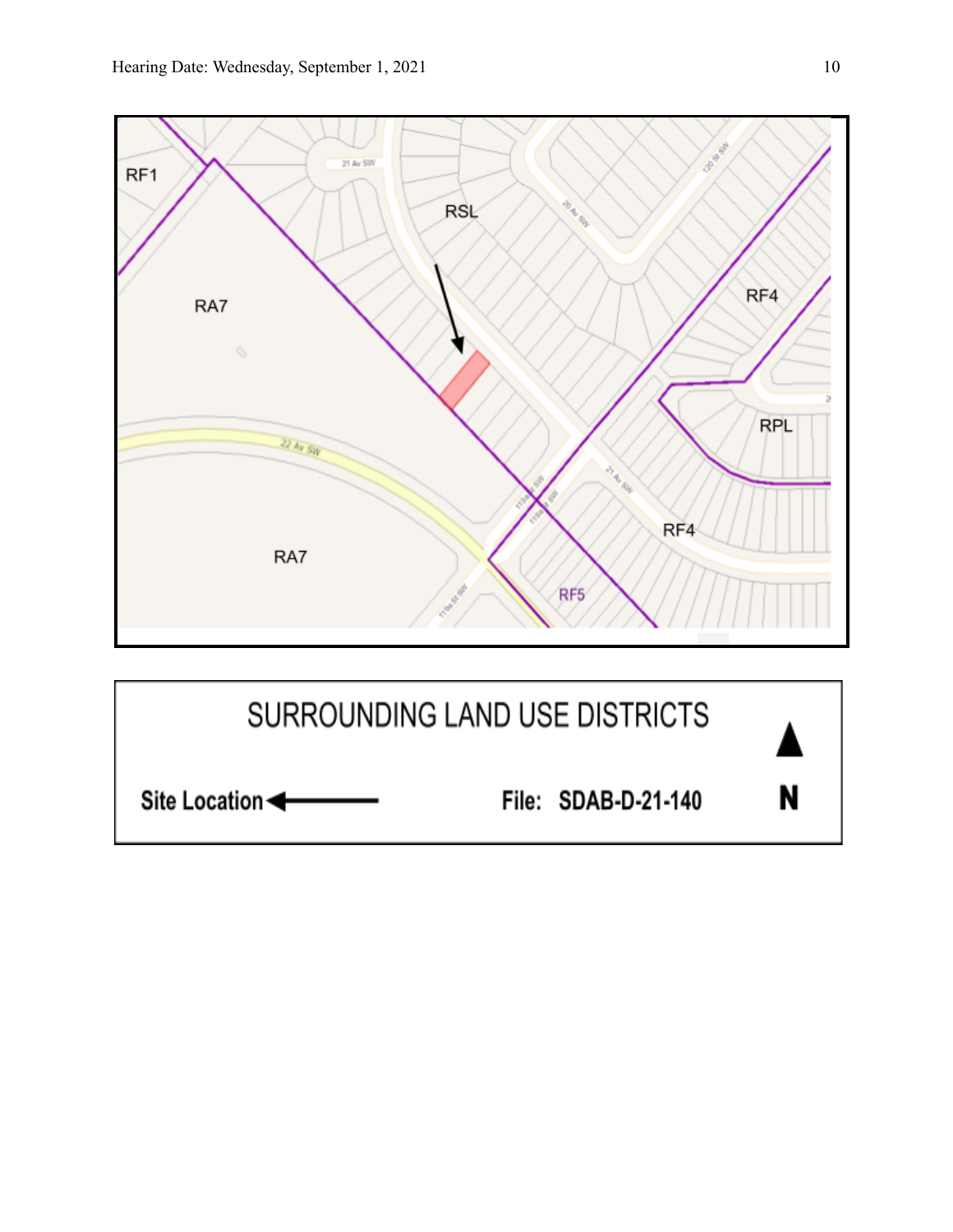#### ITEM II: 10:30 A.M. FILE: SDAB-D-21-141

|                           | AN APPEAL FROM THE DECISION OF THE DEVELOPMENT OFFICER                                                                                           |
|---------------------------|--------------------------------------------------------------------------------------------------------------------------------------------------|
| <b>APPELLANT:</b>         |                                                                                                                                                  |
| <b>APPLICATION NO.:</b>   | 389495731-002                                                                                                                                    |
| <b>APPLICATION TO:</b>    | Construct a Single Detached House with an Unenclosed<br>Front Porch, front balcony, electric fireplace, and a<br>Secondary Suite in the Basement |
| <b>DECISION OF THE</b>    |                                                                                                                                                  |
| DEVELOPMENT AUTHORITY:    | Refused                                                                                                                                          |
| <b>DECISION DATE:</b>     | July 30, 2021                                                                                                                                    |
| <b>DATE OF APPEAL:</b>    | August 9, 2021                                                                                                                                   |
| MUNICIPAL DESCRIPTION     |                                                                                                                                                  |
| OF SUBJECT PROPERTY:      | 9333 - 148 Street NW                                                                                                                             |
| <b>LEGAL DESCRIPTION:</b> | Plan 1821891 Blk 5 Lot 25B                                                                                                                       |
| ZONE:                     | (RF1) Single Detached Residential Zone                                                                                                           |
| <b>OVERLAY:</b>           | Mature Neighbourhood Overlay                                                                                                                     |
| <b>STATUTORY PLAN:</b>    | N/A                                                                                                                                              |
|                           |                                                                                                                                                  |
| <b>Grounds for Appeal</b> |                                                                                                                                                  |

The Appellant provided the following reasons for appealing the decision of the Development Authority:

> I wish to appeal the decision of the Development Authority based on the refusal of permit # 389495731-002 due to the height at the midpoint of the roof. The building is compliant with the max height requirements along with all other building requirements and therefore I am looking to obtain a variance on the required height at the midpoint.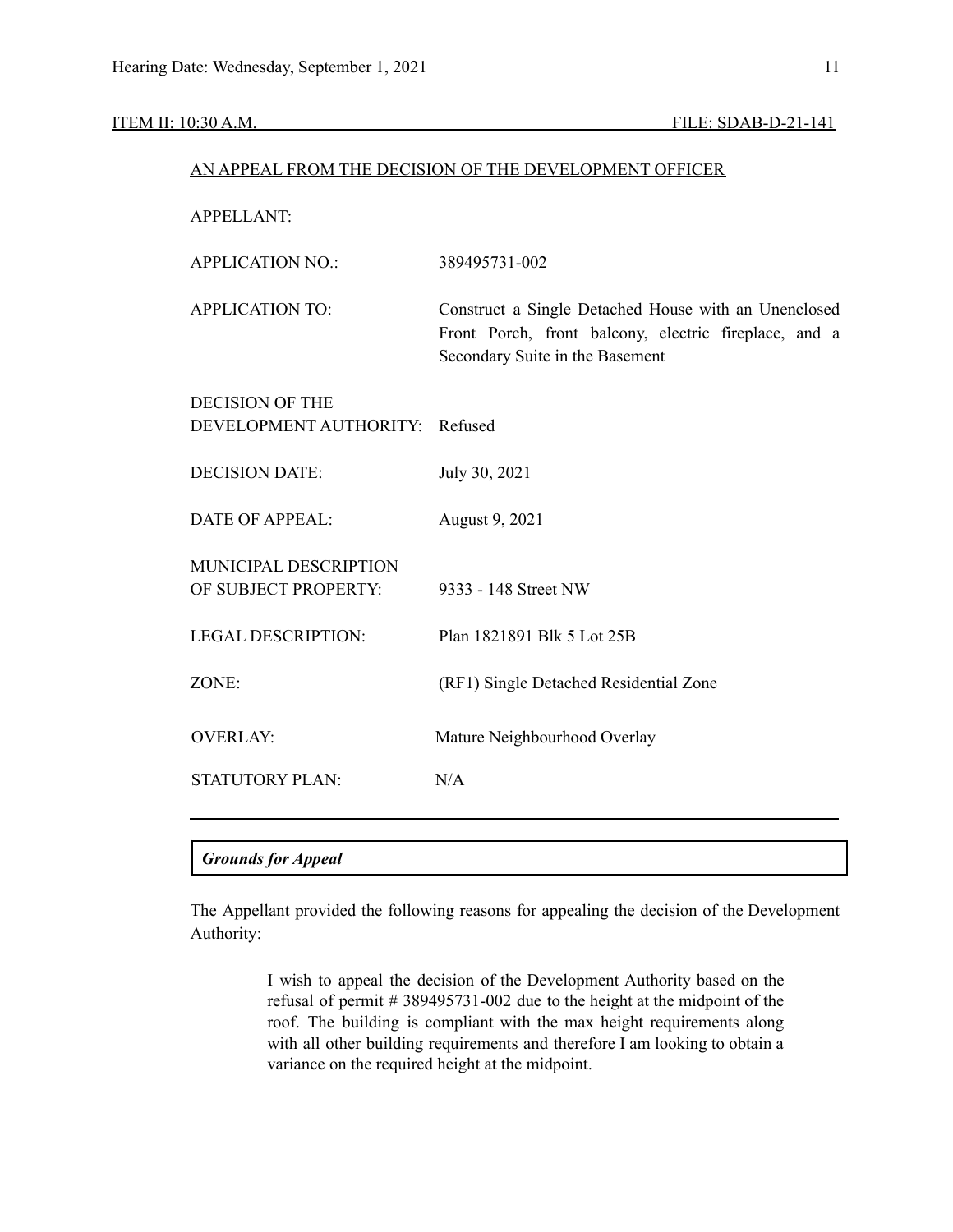In the builders opinion, this variance in midpoint roof height while maintaining a legal maximum building height will not provide any problems or have any negative impacts on the surrounding houses.

*General Matters*

#### **Appeal Information:**

The *Municipal Government Act*, RSA 2000, c M-26 states the following:

#### **Grounds for Appeal**

**685(1)** If a development authority

- (a) fails or refuses to issue a development permit to a person,
- (b) issues a development permit subject to conditions, or
- (c) issues an order under section 645,

the person applying for the permit or affected by the order under section 645 may appeal to the subdivision and development appeal board.

...

**(2)** In addition to an applicant under subsection (1), any person affected by an order, decision or development permit made or issued by a development authority may appeal the decision in accordance with subsection  $(2.1)$ .

### **Appeals**

**686(1)** A development appeal to a subdivision and development appeal board is commenced by filing a notice of the appeal, containing reasons, with the board,

- (a) in the case of an appeal made by a person referred to in section 685(1)
	- (i) with respect to an application for a development permit,
		- (A) within 21 days after the date on which the written decision is given under section 642, or
		- (B) if no decision is made with respect to the application within the 40-day period, or within any extension of that period under section 684, within 21 days after the date the period or extension expires,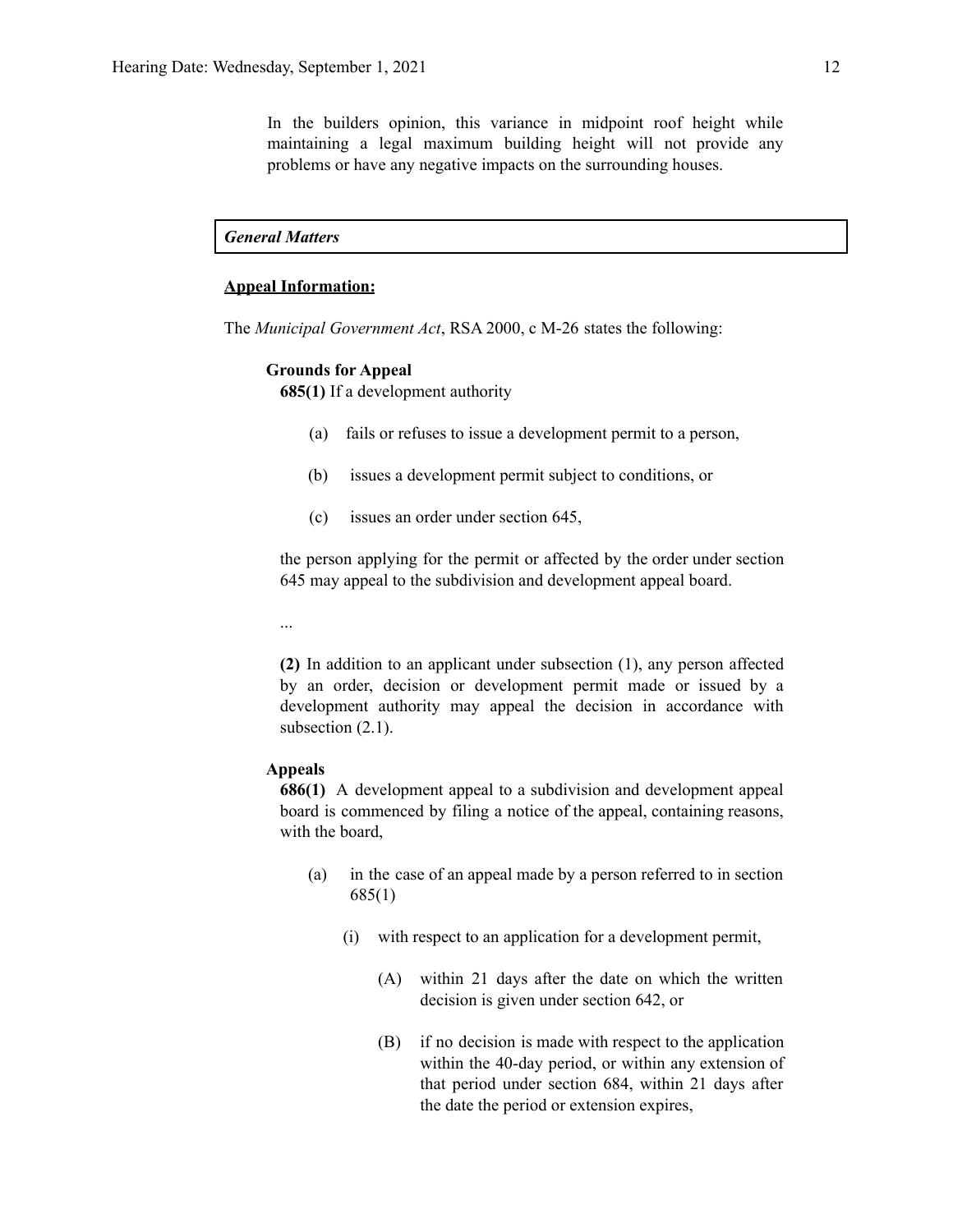or

- (ii) with respect to an order under section 645, within 21 days after the date on which the order is made, or
- (b) in the case of an appeal made by a person referred to in section 685(2), within 21 days after the date on which the notice of the issuance of the permit was given in accordance with the land use bylaw.

#### **Hearing and Decision**

**687(3)** In determining an appeal, the board hearing the appeal referred to in subsection (1)

…

- (a.1) must comply with the land use policies;
- (a.2) subject to section 638, must comply with any applicable statutory plans;
- (a.3) subject to clause (a.4) and (d), must comply with any land use bylaw in effect;
- (a.4) must comply with the applicable requirements of the regulations under the *Gaming, Liquor and Cannabis Act* respecting the location of premises described in a cannabis licence and distances between those premises and other premises;
	- …
	- (c) may confirm, revoke or vary the order, decision or development permit or any condition attached to any of them or make or substitute an order, decision or permit of its own;
	- (d) may make an order or decision or issue or confirm the issue of a development permit even though the proposed development does not comply with the land use bylaw if, in its opinion,
		- (i) the proposed development would not
			- (A) unduly interfere with the amenities of the neighbourhood, or
			- (B) materially interfere with or affect the use, enjoyment or value of neighbouring parcels of land,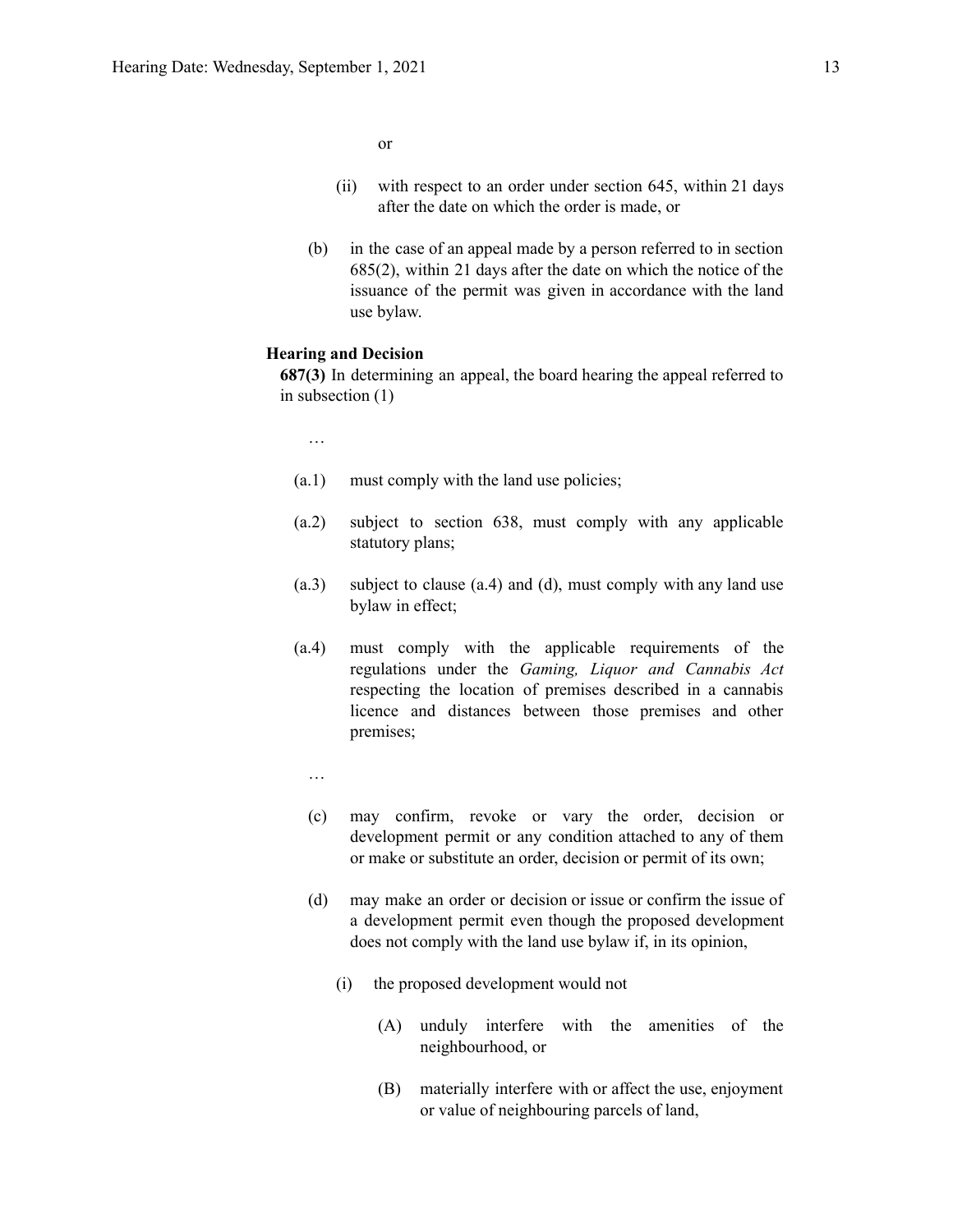and

(ii) the proposed development conforms with the use prescribed for that land or building in the land use bylaw.

#### **General Provisions from the** *Edmonton Zoning Bylaw:*

Under section 110.2(7), **Single Detached Housing** is a **Permitted Use** in the **(RF1) Single Detached Residential Zone**.

Under section 7.2(8), **Single Detached Housing** means:

development consisting of a building containing one principal Dwelling which is separate from any other principal Dwelling or building. This Use includes Mobile Homes which conform to Section 78 of this Bylaw.

Section 110.1 states that the **General Purpose** of the **(RF1) Single Detached Residential Zone** is "to provide for Single Detached Housing while allowing other forms of small scale housing in the form of Secondary Suites, Garden Suites, Semi-detached Housing and Duplex Housing."

Section 814.1 states that the **General Purpose** of the **Mature Neighbourhood Overlay** is:

to regulate residential development in Edmonton's mature residential neighbourhoods, while responding to the context of surrounding development, maintaining the pedestrian-oriented design of the streetscape, and to provide an opportunity for consultation by gathering input from affected parties on the impact of a proposed variance to the Overlay regulations.

#### *Height*

Section 814.3(5) states "The maximum Height shall not exceed 10.0 m in the RF5 Zone and 8.9 m in all other Zones."

Under section 6.1, **Height** means "a vertical distance between two points."

### **Development Officer's Determination**

**1. Midpoint Height - The house shall not exceed a Height of 8.9m (Section 814.3.5). Maximum: 8.9m Proposed: 10.0m**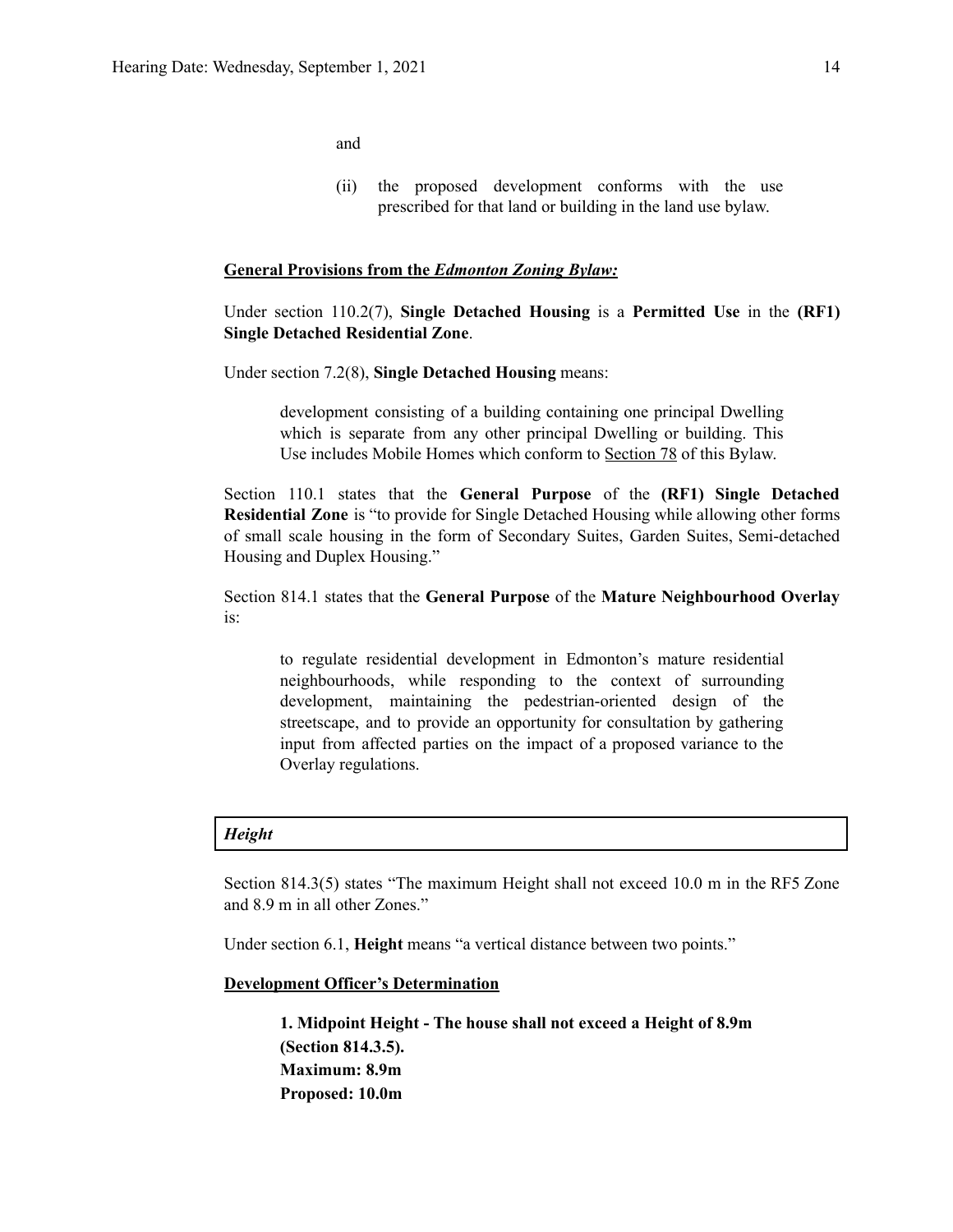#### **Exceeds by: 1.1m**

[unedited]

#### *Community Consultation*

Section 814.5(1) states the following with respect to Proposed Variances:

When the Development Officer receives a Development Permit Application for a new principal building, or a new Garden Suite that does not comply with any regulation contained within this Overlay, or receives a Development Permit for alterations to an existing structure that require a variance to Section 814.3(1), 814.3(3), 814.3(5) and 814.3(9) of this Overlay:

- a. the Development Officer shall send notice, to the recipient parties specified in Table 814.5(2), to outline any requested variances to the Overlay and solicit comments directly related to the proposed variance;
- b. the Development Officer shall not render a decision on the Development Permit application until 21 days after notice has been sent, unless the Development Officer receives feedback from the specified affected parties in accordance with Table 814.5(2); and
- c. the Development Officer shall consider any comments directly related to the proposed variance when determining whether to approve the Development Permit Application in accordance with Sections 11.3 and 11.4.

Section 814.5(2) states:

| Tier#  | <b>Recipient Parties</b>                                                                                                      | <b>Affected Parties</b>                                                                                                                                                                                                                                                                   | <b>Regulation of</b><br>this Overlay<br>to be Varied |
|--------|-------------------------------------------------------------------------------------------------------------------------------|-------------------------------------------------------------------------------------------------------------------------------------------------------------------------------------------------------------------------------------------------------------------------------------------|------------------------------------------------------|
| Tier 1 | and assessed owners of<br>the land wholly or<br>Site of the proposed<br>development and the President of<br>President of each | The municipal address The assessed owners of<br>the land wholly or<br>partially located within a<br>partially located within a $\vert$ distance of 60.0 m of the<br>distance of $60.0$ m of the $\vert$ Site of the proposed<br>development and<br>the<br>each<br><b>Community League</b> | 814.3(5)<br>Height                                   |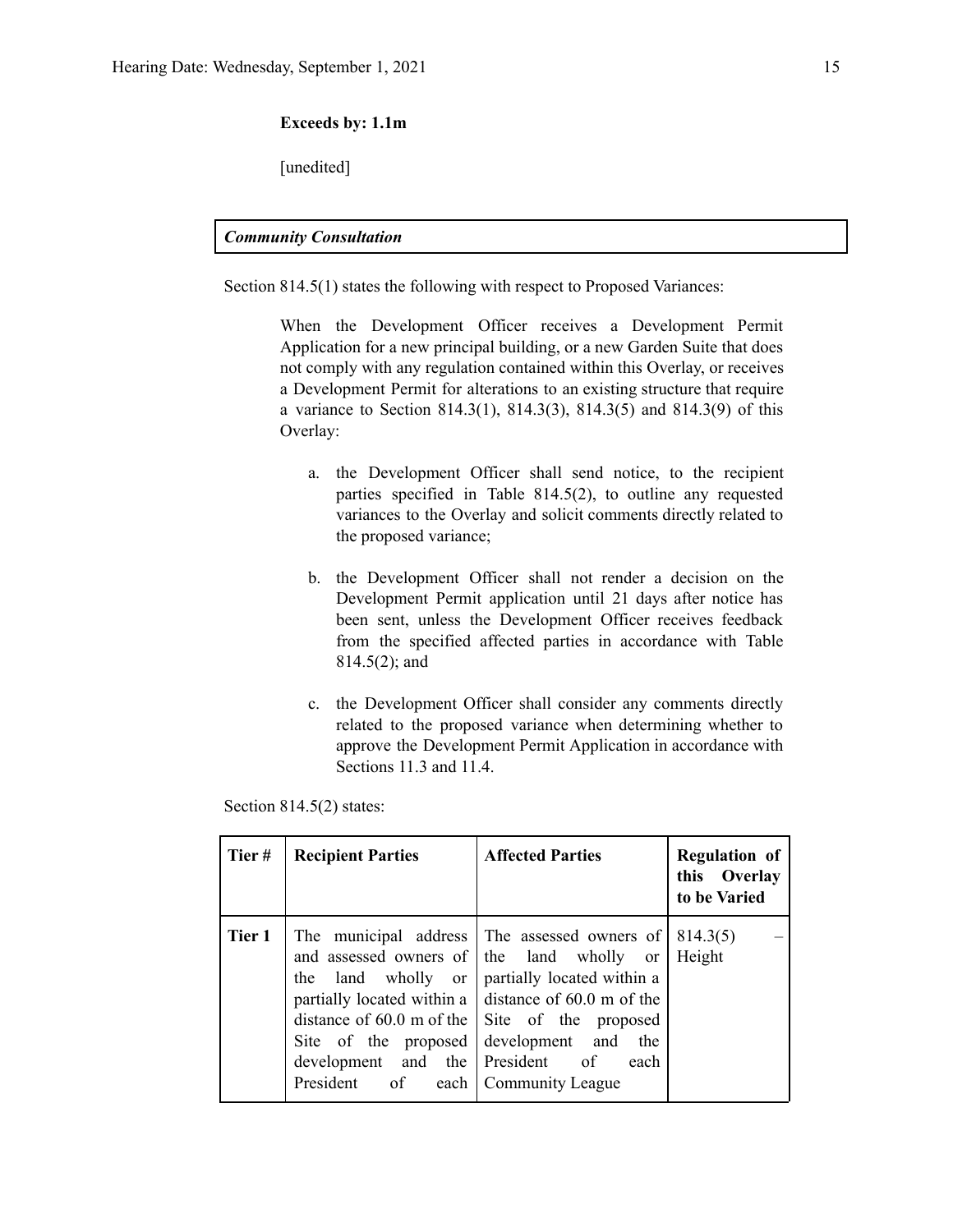| eague |  |  |
|-------|--|--|
|-------|--|--|

## Notice to Applicant/Appellant

**\_\_\_\_\_\_\_\_\_\_\_\_\_\_\_\_\_\_\_\_\_\_\_\_\_\_\_\_\_\_\_\_\_\_\_\_\_\_\_\_\_\_\_\_\_\_\_\_\_\_\_\_\_\_\_\_\_\_\_\_\_\_\_\_\_\_\_\_\_\_\_\_\_\_\_**

Provincial legislation requires that the Subdivision and Development Appeal Board issue its official decision in writing within fifteen days of the conclusion of the hearing.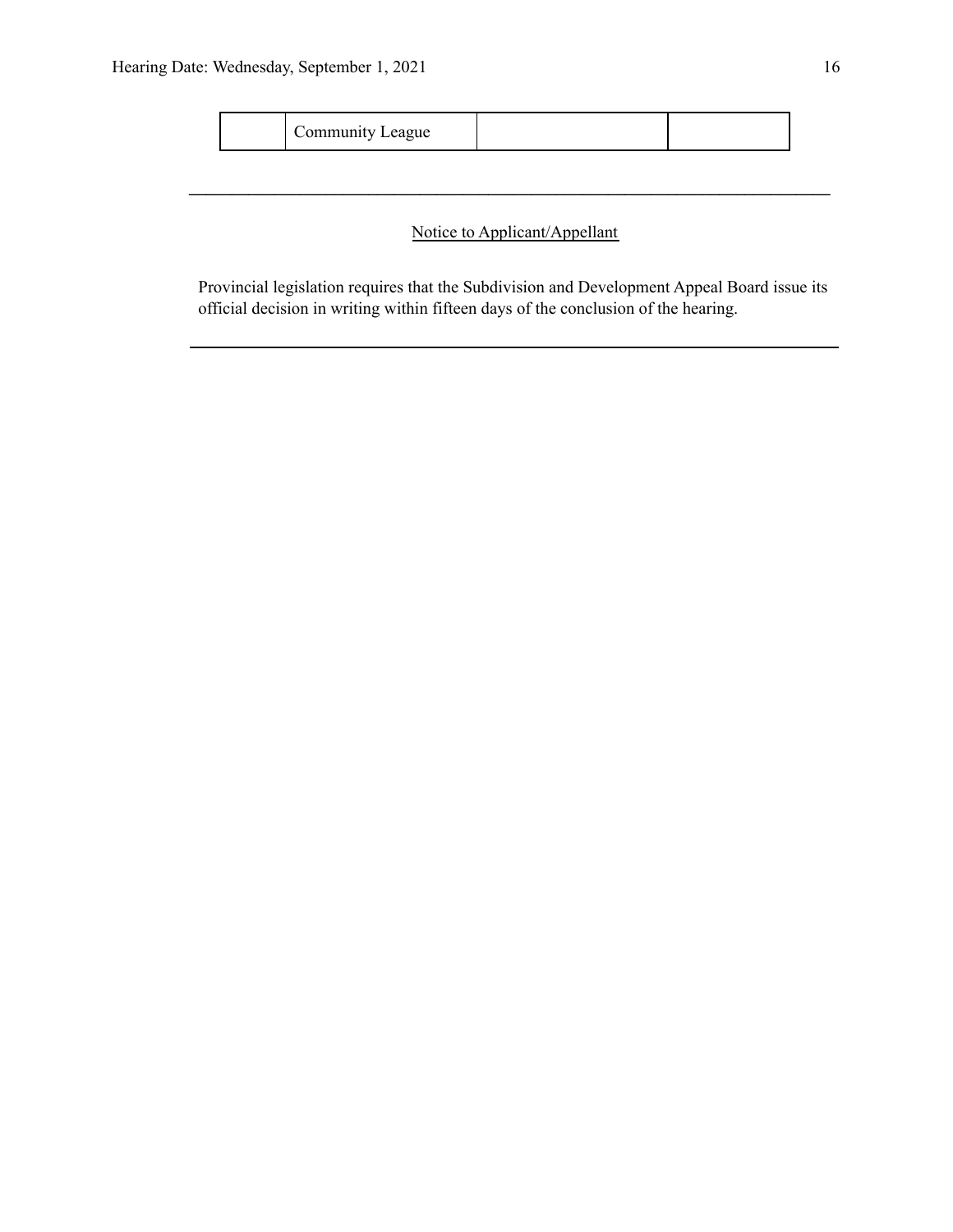|                                                                                                                                                                                                                                                      |                                         |                             |                                                                | Project Number: 389495731-002<br><b>Application Date:</b><br>MAR 16, 2021                                                       |  |  |  |
|------------------------------------------------------------------------------------------------------------------------------------------------------------------------------------------------------------------------------------------------------|-----------------------------------------|-----------------------------|----------------------------------------------------------------|---------------------------------------------------------------------------------------------------------------------------------|--|--|--|
| <b>Edmonton</b>                                                                                                                                                                                                                                      |                                         | <b>Application for</b>      | Printed:<br>July 30, 2021 at 11:04 AM<br>1 of 2<br>Page:       |                                                                                                                                 |  |  |  |
| <b>Minor Development Permit</b>                                                                                                                                                                                                                      |                                         |                             |                                                                |                                                                                                                                 |  |  |  |
| This document is a Development Permit Decision for the development application described below.                                                                                                                                                      |                                         |                             |                                                                |                                                                                                                                 |  |  |  |
| <b>Applicant</b>                                                                                                                                                                                                                                     |                                         |                             |                                                                | Property Address(es) and Legal Description(s)                                                                                   |  |  |  |
|                                                                                                                                                                                                                                                      |                                         |                             | 9333 - 148 STREET NW                                           |                                                                                                                                 |  |  |  |
|                                                                                                                                                                                                                                                      |                                         |                             | Plan 1821891 Blk 5 Lot 25B                                     |                                                                                                                                 |  |  |  |
|                                                                                                                                                                                                                                                      |                                         |                             | Specific Address(es)                                           |                                                                                                                                 |  |  |  |
|                                                                                                                                                                                                                                                      |                                         |                             | Suite:<br>9333 - 148 STREET NW                                 |                                                                                                                                 |  |  |  |
|                                                                                                                                                                                                                                                      |                                         |                             | Suite:                                                         | <b>BSMT, 9333 - 148 STREET NW</b>                                                                                               |  |  |  |
|                                                                                                                                                                                                                                                      |                                         |                             | Entryway: 9333 - 148 STREET NW                                 |                                                                                                                                 |  |  |  |
|                                                                                                                                                                                                                                                      |                                         |                             | Building: 9333 - 148 STREET NW                                 |                                                                                                                                 |  |  |  |
| <b>Scope of Application</b>                                                                                                                                                                                                                          |                                         |                             |                                                                |                                                                                                                                 |  |  |  |
| Suite in the Basement.                                                                                                                                                                                                                               |                                         |                             |                                                                | To construct a Single Detached House with Unenclosed Front Porch, front balcony, electric fireplace, and to develop a Secondary |  |  |  |
| <b>Permit Details</b>                                                                                                                                                                                                                                |                                         |                             |                                                                |                                                                                                                                 |  |  |  |
| # of Dwelling Units Add/Remove: 1                                                                                                                                                                                                                    |                                         |                             | # of Primary Dwelling Units To Construct: 1                    |                                                                                                                                 |  |  |  |
| # of Secondary Suite Dwelling Units To Construct: 1                                                                                                                                                                                                  |                                         |                             | Class of Permit: Class B                                       |                                                                                                                                 |  |  |  |
| Client File Reference Number:                                                                                                                                                                                                                        |                                         |                             | Lot Grading Needed?: Y                                         |                                                                                                                                 |  |  |  |
| Minor Dev. Application Fee: Single Detached House                                                                                                                                                                                                    |                                         |                             | New Sewer Service Required: Y                                  |                                                                                                                                 |  |  |  |
| Secondary Suite Included ?: N                                                                                                                                                                                                                        |                                         |                             | Stat. Plan Overlay/Annex Area: Mature Neighbourhood<br>Overlay |                                                                                                                                 |  |  |  |
| <b>Development Application Decision</b><br>Refused                                                                                                                                                                                                   |                                         |                             |                                                                |                                                                                                                                 |  |  |  |
| Issue Date: Jul 30, 2021                                                                                                                                                                                                                             | <b>Development Authority: LAI, ECHO</b> |                             |                                                                |                                                                                                                                 |  |  |  |
| <b>Reason for Refusal</b><br>1. Midpoint Height - The house shall not exceed a Height of 8.9m (Section 814.3.5).<br>Maximum: 8.9m<br>Proposed: 10.0m<br>Exceeds by: 1.1m                                                                             |                                         |                             |                                                                |                                                                                                                                 |  |  |  |
| <b>Rights of Appeal</b>                                                                                                                                                                                                                              |                                         |                             |                                                                |                                                                                                                                 |  |  |  |
| The Applicant has the right of appeal to the Subdivision and Development Appeal Board (SDAB) within 21 days after the date on<br>which the decision is made as outlined in Chapter M-26.<br>Section 683 through 689 of the Municipal Government Act. |                                         |                             |                                                                |                                                                                                                                 |  |  |  |
| Fees                                                                                                                                                                                                                                                 |                                         |                             |                                                                |                                                                                                                                 |  |  |  |
|                                                                                                                                                                                                                                                      | <b>Fee Amount</b>                       | <b>Amount Paid</b>          | Receipt #                                                      | <b>Date Paid</b>                                                                                                                |  |  |  |
| Dev. Application Fee                                                                                                                                                                                                                                 | \$502.00<br>\$211.00                    | \$502.00                    | 0733300684410010<br>0733300684410010                           | Mar 17, 2021                                                                                                                    |  |  |  |
| Development Permit Inspection Fee<br>Sanitary Sewer Trunk Fund<br>(Secondary/Garden Suite)                                                                                                                                                           | \$773.00                                | \$211.00<br>\$773.00        | 07121701                                                       | Mar 17, 2021<br>Jul 05, 2021                                                                                                    |  |  |  |
| DP Recirculation Fee                                                                                                                                                                                                                                 | \$251.00                                | \$251.00                    | 07121701                                                       | Jul 05, 2021                                                                                                                    |  |  |  |
| Lot Grading Fee                                                                                                                                                                                                                                      | \$148.00                                |                             | \$148.00 0733300684410010                                      | Mar 17, 2021                                                                                                                    |  |  |  |
|                                                                                                                                                                                                                                                      |                                         | <b>THIS IS NOT A PERMIT</b> |                                                                |                                                                                                                                 |  |  |  |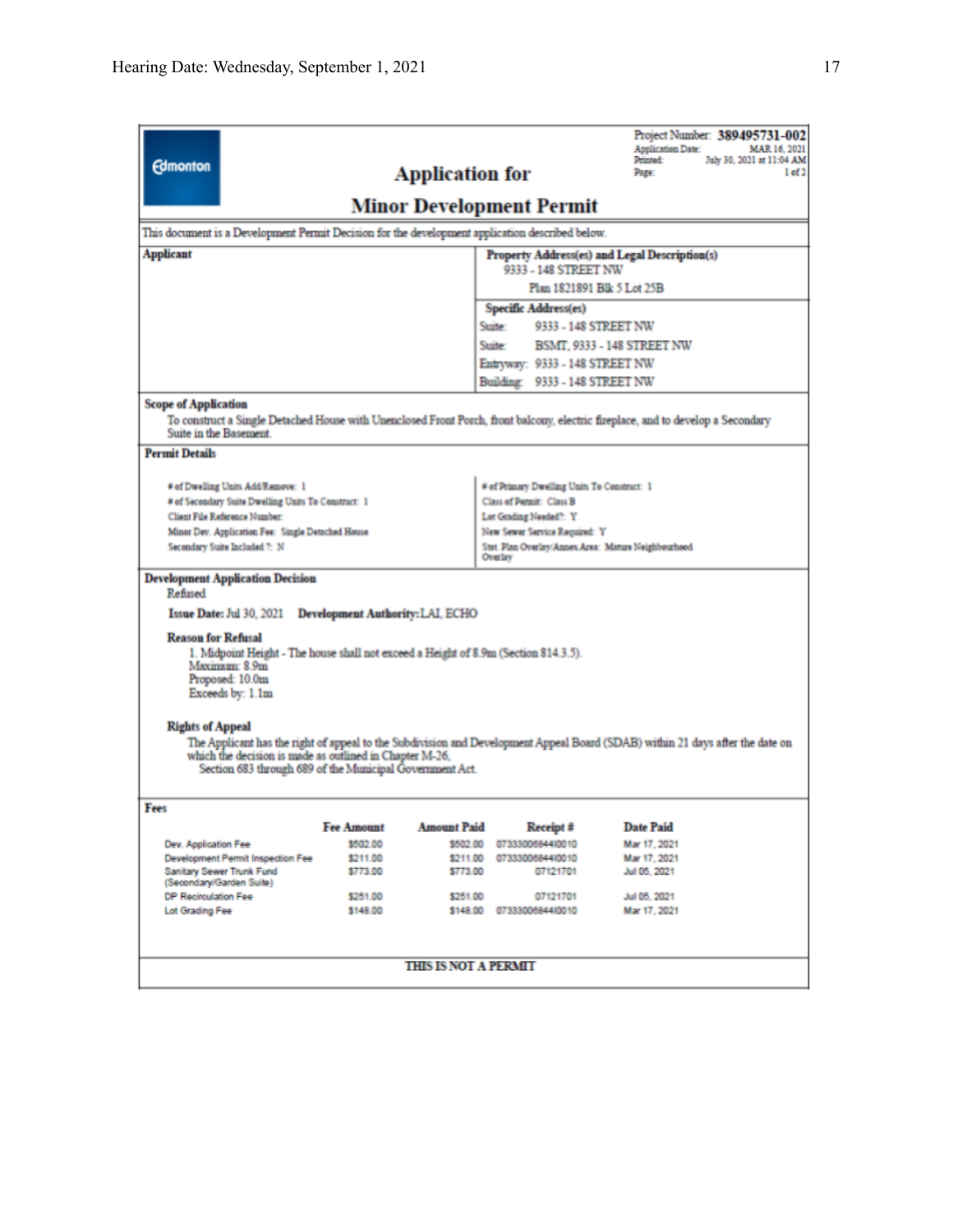| <b>Edmonton</b>           |                   | <b>Application for</b><br><b>Minor Development Permit</b> |          | Project Number: 389495731-002<br><b>Application Date:</b><br>MAR 16, 2021<br>July 30, 2021 at 11:04 AM<br>Printed:<br>$2$ of $2$<br>Page: |
|---------------------------|-------------------|-----------------------------------------------------------|----------|-------------------------------------------------------------------------------------------------------------------------------------------|
|                           |                   |                                                           |          |                                                                                                                                           |
| Fees                      | <b>Fee Amount</b> | <b>Amount Paid</b>                                        | Receipt# | <b>Date Paid</b>                                                                                                                          |
| <b>Total GST Amount:</b>  | \$0.00            |                                                           |          |                                                                                                                                           |
| <b>Totals for Permit:</b> | \$1,885.00        | \$1,885.00                                                |          |                                                                                                                                           |
|                           |                   |                                                           |          |                                                                                                                                           |
|                           |                   |                                                           |          |                                                                                                                                           |
|                           |                   |                                                           |          |                                                                                                                                           |
|                           |                   |                                                           |          |                                                                                                                                           |
|                           |                   |                                                           |          |                                                                                                                                           |
|                           |                   |                                                           |          |                                                                                                                                           |
|                           |                   |                                                           |          |                                                                                                                                           |
|                           |                   |                                                           |          |                                                                                                                                           |
|                           |                   |                                                           |          |                                                                                                                                           |
|                           |                   |                                                           |          |                                                                                                                                           |
|                           |                   |                                                           |          |                                                                                                                                           |
|                           |                   |                                                           |          |                                                                                                                                           |
|                           |                   |                                                           |          |                                                                                                                                           |
|                           |                   |                                                           |          |                                                                                                                                           |
|                           |                   |                                                           |          |                                                                                                                                           |
|                           |                   |                                                           |          |                                                                                                                                           |
|                           |                   |                                                           |          |                                                                                                                                           |
|                           |                   |                                                           |          |                                                                                                                                           |
|                           |                   |                                                           |          |                                                                                                                                           |
|                           |                   |                                                           |          |                                                                                                                                           |
|                           |                   |                                                           |          |                                                                                                                                           |
|                           |                   |                                                           |          |                                                                                                                                           |
|                           |                   |                                                           |          |                                                                                                                                           |
|                           |                   |                                                           |          |                                                                                                                                           |
|                           |                   |                                                           |          |                                                                                                                                           |
|                           |                   |                                                           |          |                                                                                                                                           |
|                           |                   |                                                           |          |                                                                                                                                           |
|                           |                   |                                                           |          |                                                                                                                                           |
|                           |                   |                                                           |          |                                                                                                                                           |
|                           |                   | THIS IS NOT A PERMIT                                      |          |                                                                                                                                           |
|                           |                   |                                                           |          |                                                                                                                                           |